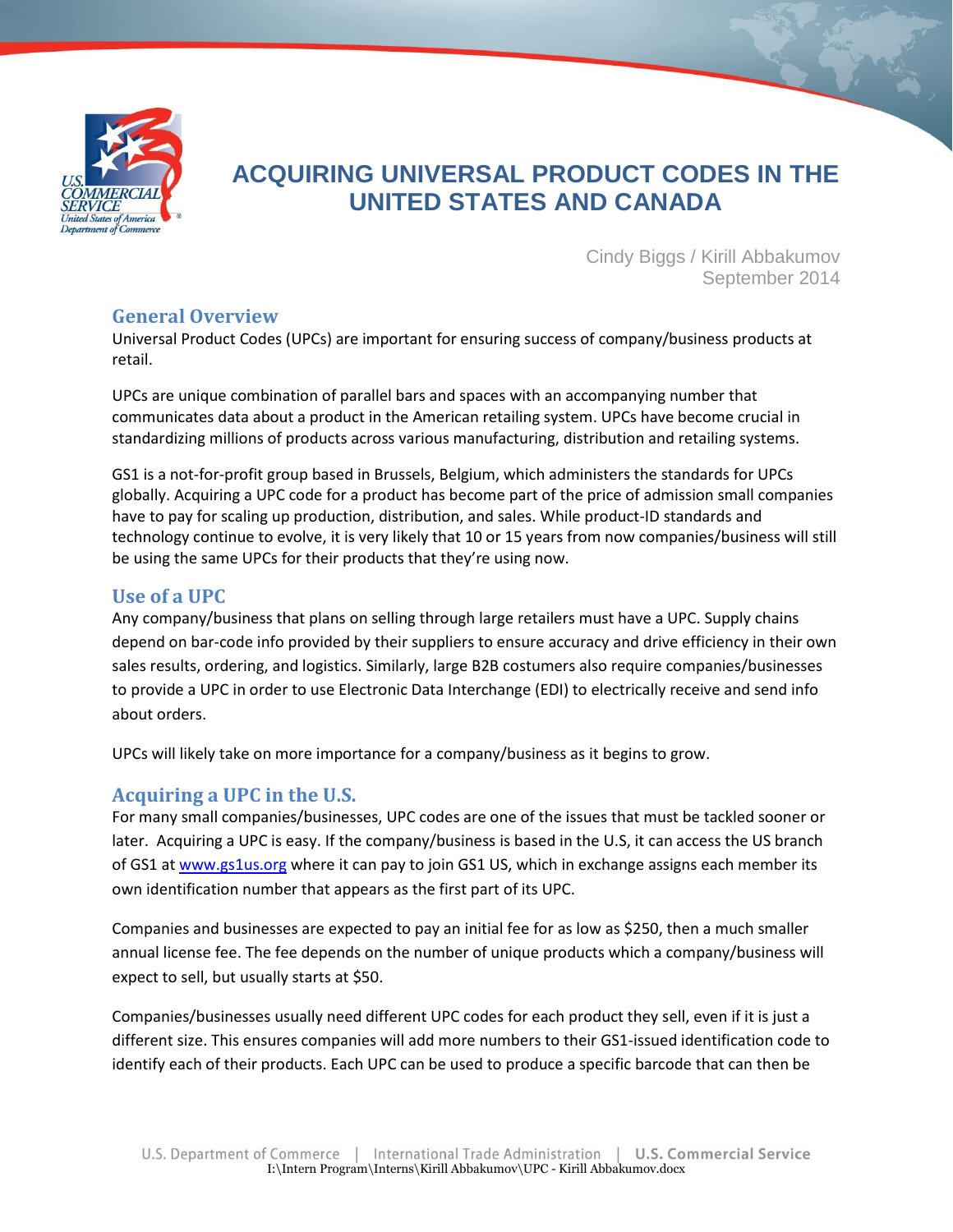printed out and attached to products, or ideally, incorporated into the product design so that it is easily scanned at the register.

## **Acquiring a UPC in Canada**

In Canada, the GS1 Canada maintains global standards for the identification of goods, and deals with bar code issues and maintenance. The process of acquiring a UPC in Canada is virtually parallel to that of the GS1 U.S., only difference being is that GS1 Canada is reserved for Canadian producers and manufacturers.

Canadian companies and businesses are encouraged to acquire a license from [www.gs1canada.org](http://www.gs1canada.org/) to register their products. Rates start as low as \$60 for an individual license with a single bar code for a product, and \$150 for a basic license which supplies up to 10 bar codes for products.

### **Creating a UPC with GS1 US**

When a barcode is acquired on [www.gs1us.org](http://www.gs1us.org/) and the initial license fee is paid, a "member kit" is emailed to the company/business after a step-by-step sign-up process. It includes company-ID sub-code that will comprise the first few digits of each the company's UPCs.

A company/business will have three options for creating a UPC with [www.gs1us.org:](http://www.gs1us.org/)

- 1. Company/business can create a UPC on their own by supply a few digits by numbering their own products. Use the GS1 US Check Digit Calculator to acquire a "check digit" that will be needed as the last number of the UPC.
- 2. Company/business can use the GS1 US online tool Data Driver, which is free as part of the license fee.
- 3. Company/business can contact one of the GS1 US certified barcode providers at <http://www.gs1us.org/resources/solution-partners/find-a-solution-provider>

#### **Alternative Options**

GS1US is highly recommended and advised as it will streamline the process in the prospect that the company/business will continue to expand and distribute more products. However, there are alternatives for companies/businesses that only aim to distribute mainly one product through a private retailer.

Some internet-based companies now resell UPC codes for less than \$100, so small companies don't have to pay to join GS1 themselves. Company/business will be paying for the use of that company's identification number – not their own. If it is purchased, products using that UPC will begin with another company's ID number. It can be a great solution to a cash-strapped company, or a business that is working with small or independent retailers – if the retailers don't mind – and just selling one or two products.

It is important to note that it won't work if a company/business is planning to sell through major retailers because they generally require product makers to have their own identification numbers.